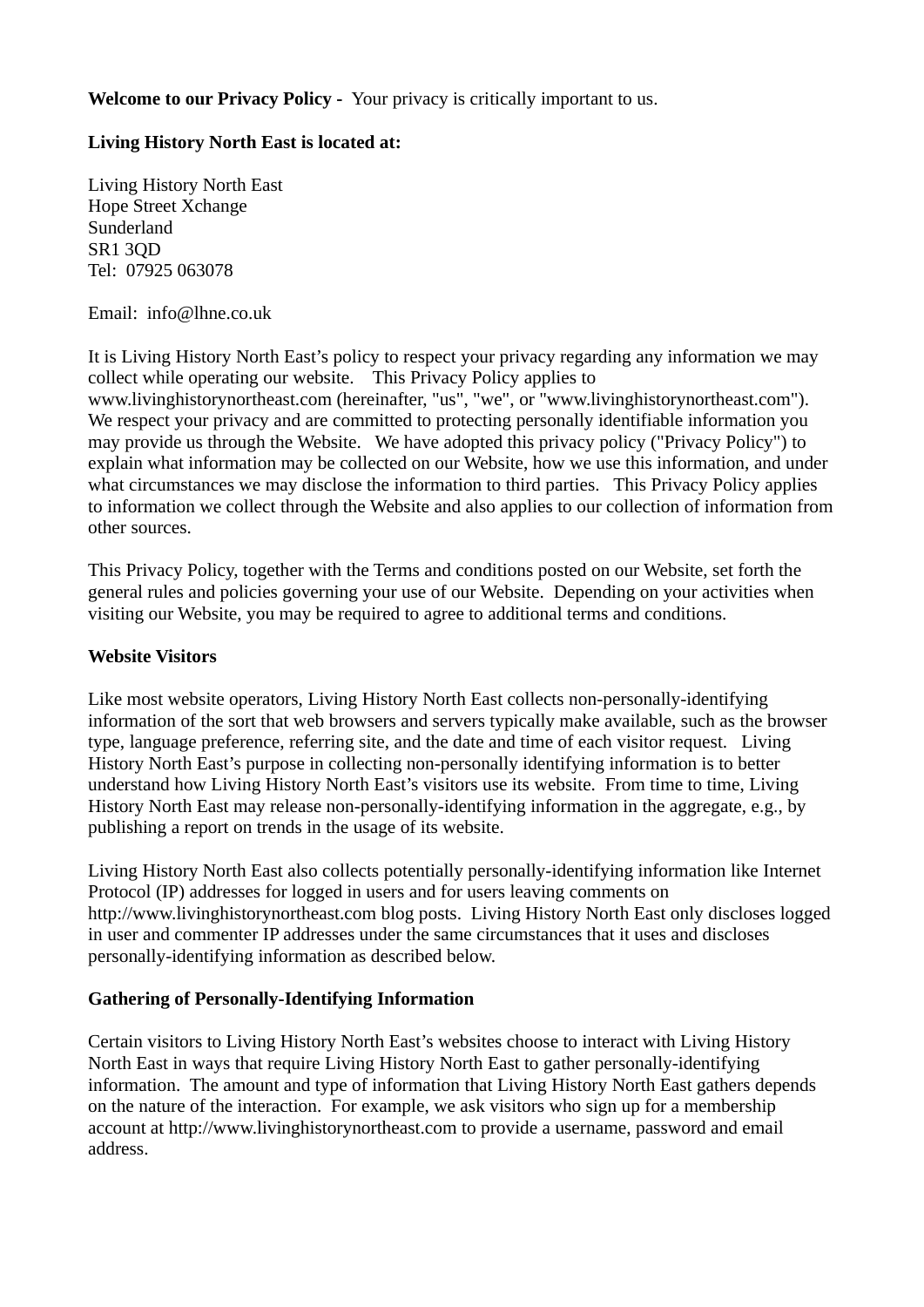# **Security**

The security of your Personal Information is important to us, but remember that no method of transmission over the Internet, or method of electronic storage is 100% secure. While we strive to use commercially acceptable means to protect your Personal Information, we cannot guarantee its absolute security.

### **Advertisements**

Ads appearing on our website may be delivered to users by advertising partners, who may set cookies. These cookies allow the ad server to recognize your computer each time they send you an online advertisement to compile information about you or others who use your computer. This information allows ad networks to, among other things, deliver targeted advertisements that they believe will be of most interest to you. This Privacy Policy covers the use of cookies by Living History North East and does not cover the use of cookies by any advertisers.

### **Links To External Sites**

Our Service may contain links to external sites that are not operated by us. If you click on a third party link, you will be directed to that third party's site. We strongly advise you to review the Privacy Policy and terms and conditions of every site you visit.

We have no control over, and assume no responsibility for the content, privacy policies or practices of any third party sites, products or services.

### **Protection of Certain Personally-Identifying Information**

Living History North East discloses potentially personally-identifying and personally-identifying information only to those of its approved employees (including volunteers), contractors and affiliated organizations that

(i) need to know that information in order to process it on Living History North East's behalf or to provide services available at Living History North East's website, and (ii) that have agreed not to disclose it to others.

Some of those employees, contractors and affiliated organizations may be located outside of your home country; by using Living History North East's website, you consent to the transfer of such information to them. Living History North East will not rent or sell potentially personallyidentifying and personally-identifying information to anyone. Other than to its employees, contractors and affiliated organizations, as described above, **Living History North East discloses potentially personally-identifying and personally-identifying information only in response to a subpoena, court order or other governmental request, or when Living History North East believes in good faith that disclosure is reasonably necessary to protect the property or rights of Living History North East, third parties or the public at large.**

If you are a registered user of http://www.livinghistorynortheast.com and have supplied your email address, Living History North East may occasionally send you an email to tell you about new features, solicit your feedback, or just keep you up to date with what's going on with Living History North East and our products. We primarily use our blog to communicate this type of information, so we expect to keep this type of email to a minimum. If you send us a request (for example via a support email or via one of our feedback mechanisms), we reserve the right to publish it in order to help us clarify or respond to your request or to help us support other users. Living History North